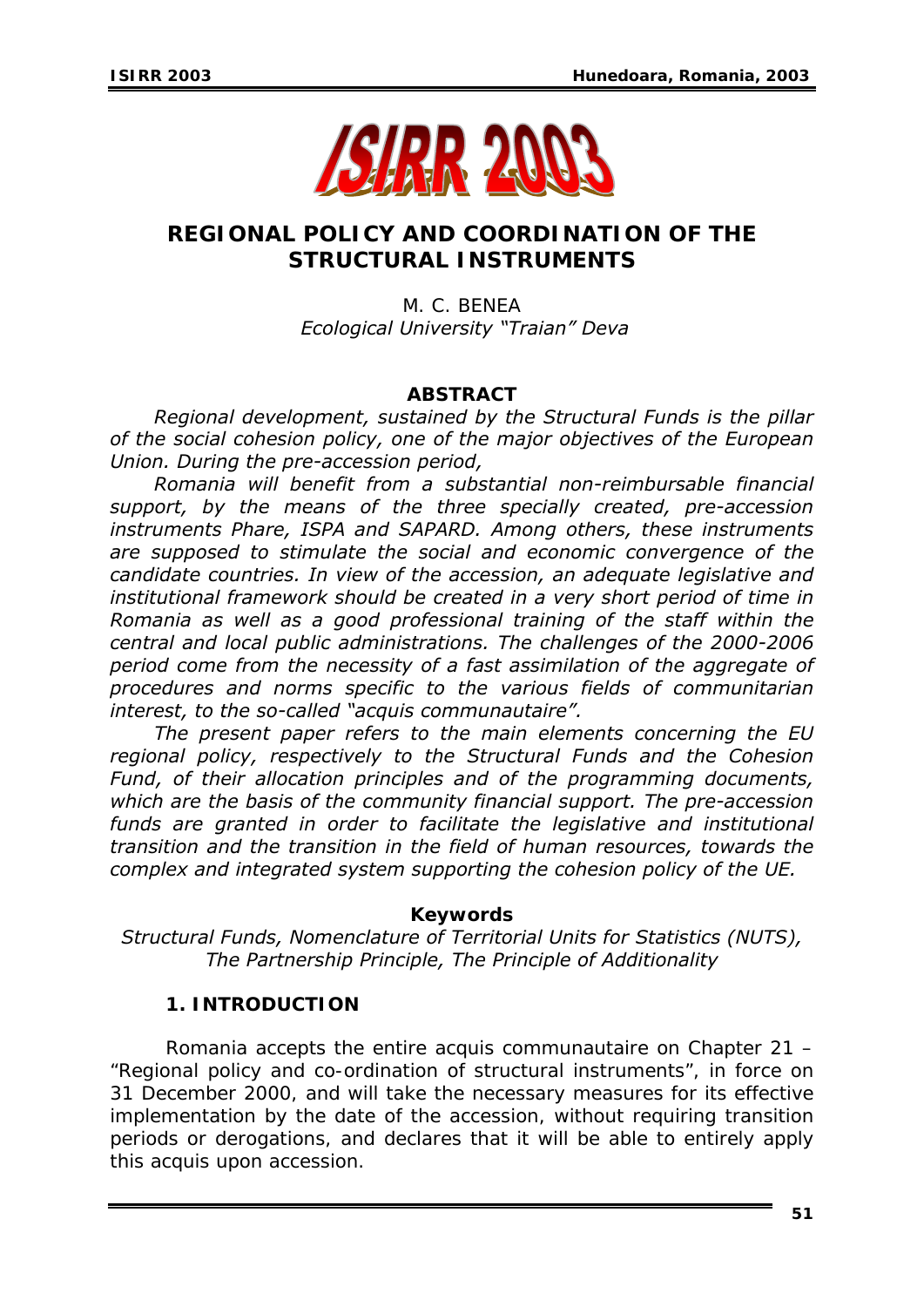The institutional infrastructure required for the implementation of this acquis shall be completed and functional on the date of Romania's accession to the European Union. Romania has unilaterally assumed the date of 1 January 2007 as working hypothesis for concluding the preparations for accession to the European Union.

Romania is prepared to further examine the evolution of the Community legislation and to systematically inform the Accession Conference or the Association Council on Romanian's legislation and the implementing measures adopted in order to apply the new acquis or, whenever necessary, on the difficulties that might arise in transposing the new acquis.

Regarding this chapter, Romania refers to the information provided throughout the screening process and agrees to further submit this information to the Member States of the European Union.

Romania expects that upon accession, all its development regions, implicitly all its territory will be eligible for Objective 1 of the Structural Funds. Romania states its interest to take part, by the date of accession to the EU, in all Community initiatives.

From the date of accession, Romania intends to participate in the Community social and economic cohesion policy and will take full advantage of the Structural Funds and the Cohesion Fund under the conditions applicable to other Member States.

Romania will ensure the coherence of its economic and social cohesion policy with other Community policies, in particular in the areas of employment, equal opportunities between men and women, social policy and vocational training, SMEs policy, common agricultural policy, common fisheries policy, energy, transport and trans-European networks and the implementation of the environmental protection requirements, etc.

#### **2. TERRITORIAL ORGANIZATION**

In Romania eight development regions, specific territorial entities, without administrative status or legal personality have been created by voluntary association. The development regions closely follow the European system of Nomenclature of Territorial Units for Statistics (NUTS), corresponding to NUTS II level. They represent the framework for drawing up, implementing and assessing the regional development policy, as well as the economic and social cohesion programmes. The development regions also represent the framework for collecting specific statistical data, according to the European regulations issued by Eurostat for the NUTS II territorial level. According to Emergency Government Ordinance No 75/2001 on the functioning of the National Institute for Statistics, eight Directorates General for regional statistics have been created and together with the 34 county directorates for statistics, aim at developing regional statistics.

The legal acts regarding Romania's territorial division define the current territorial structure, similar to NUTS, as follows: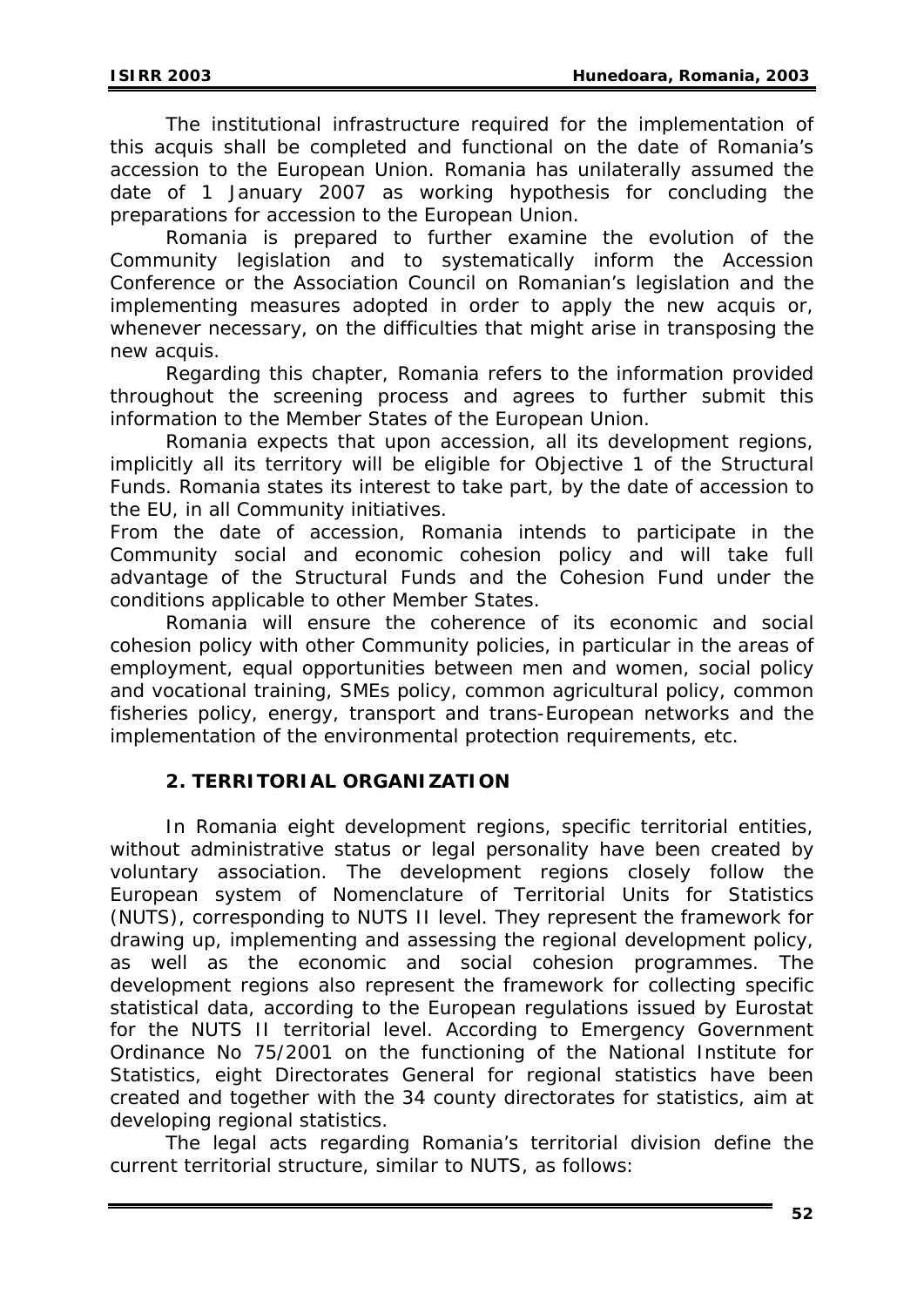NUTS I level: Romania

NUTS II level: 8 development regions with an average population of 2.8 million inhabitants

NUTS III level: 42 counties, reflecting Romania's administrativeterritorial structure

NUTS IV level: not used, as territorial units associations have not been identified yet;

NUTS V level: 265 cities and towns; 2686 communes with 13,092 villages, reflecting the administrative-territorial structure of Romania.

In the EUROSTAT Report regarding the sectoral evaluation in the field of regional statistics, finalised in 2000, this structure was inserted for Romania, and the statistical data for NUTS II and NUTS III levels, provided by the National Institute for Statistics to the REGIO database of EUROSTAT have been elaborated in accordance with the above-mentioned structure.

#### **3. LEGAL FRAMEWORK**

Law No 151/1998 on regional development is the fundamental law in this field in Romania and lays down the objectives, the institutional framework, the competences and the specific instruments necessary to promote the regional development policy. Law No 151/1998, amended by GEO No 268/2000, established decision-making and executive bodies both at regional and national level.

# **4. INSTITUTIONAL FRAMEWORK**

The evaluation of the way in which the regional development processes are unfold as conducted on several dimensions. These dimensions were selected depending on the types of social actors involved in these processes. We can identify two large cathegories of actors who can to hinder or accelerate activities described in Chapter 21 of the preaccession process, namely the public and the private actors.

The "public actors" category include institutions of the central administration. Among these institutions the Ministry for Development and Prognosis and the National Council for Regional Development play the leading part. Furthermore major tasks have been assigned to the Ministry of Agriculture, Food and Forests (which also includes the SAPARD Agency), the Ministry for Public Works, Transportation and Housing (which co-ordinates the transportation component of the ISPA programmes), the National Road Administration Authority (the ISPA programme) and the National Railway Corporation "*Compania Nationala CFR SA*" (covered by the ISPA programme), The Ministry for Waters and Environment Protection (in charge of co-ordinating the environment component of the ISPA programmes), The Ministry of Public Finance (Phare's Central Finance and Contracts Unit and ISPA's Implementation Agency), as well as the Ministry for European Integration.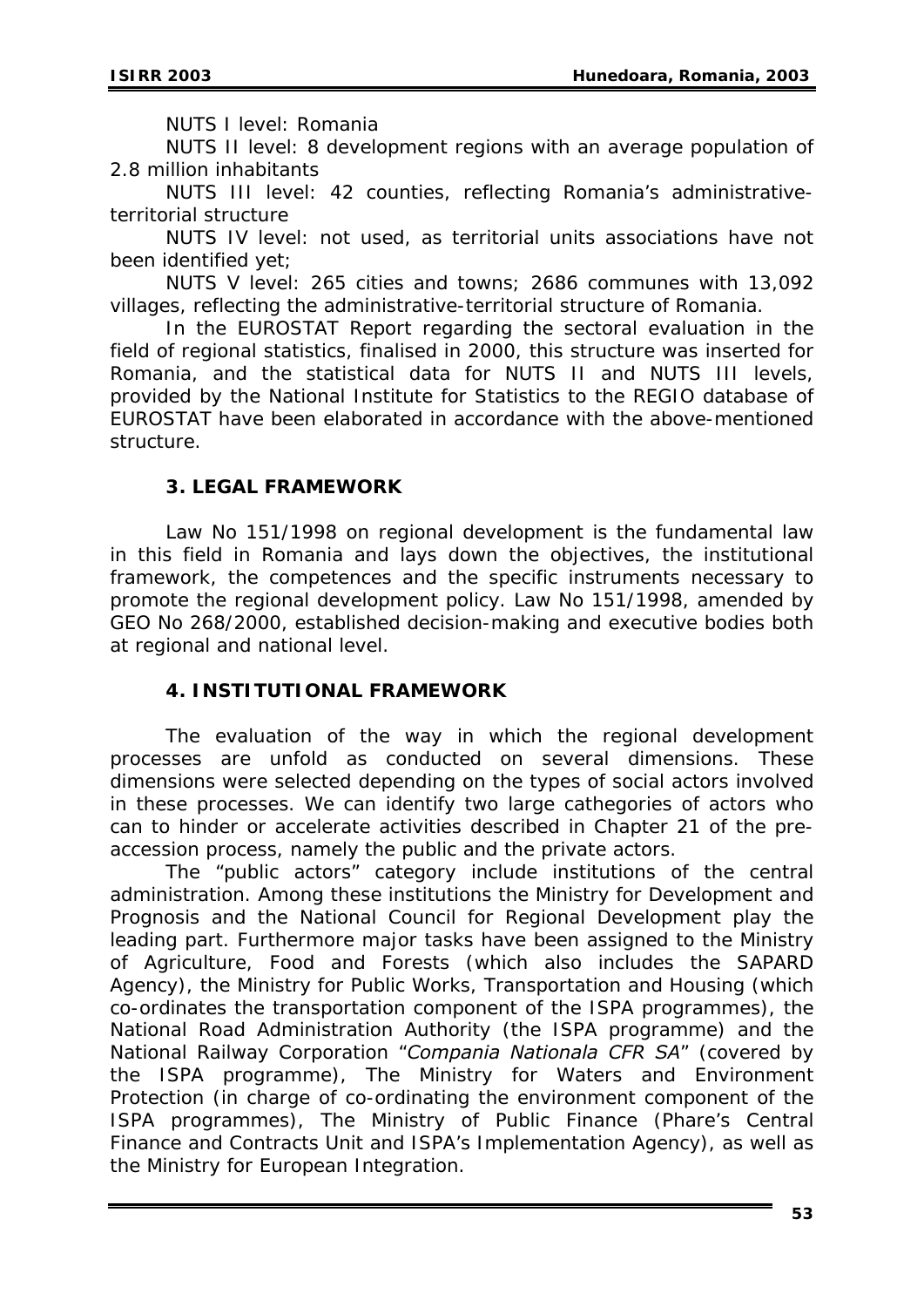Regional Development Agencies and Regional Development Councils are the main actors of the regional development of the regional and local level. Local councils, county councils, County Environment Protection Inspectorates (in relationship to ISPA), the local subsidiaries of *Compania Nationala Apele Române* (Romania's national water resources manager, also related to ISPA), SAPARD's eight Regional Agencies and the County Agriculture Department (the SAPARD programme) also play important roles in these processes.

Private actors play mostly indirect parts in the regional development process. Some of these players are non-profit organizations, but also profit-oriented organizations, such as businesses, investment funds or commercial banks, non-governmental organizations working in regional development areas and research institutions or higher education institutions.

# **5. THE PARTNERSHIP PRINCIPLE**

The drawing up of the preliminary National Development Plan (NDP) and especially of the 2002-2005 NDP was accomplished on the basis of some precise methodological orientations, in the framework provided by a large partnership - ministries involved in the management of different funds and programmes, implementing institutions, regional development agencies, local authorities, trade-unions and employers' organizations, non-governmental organizations or other institutions with a relevant activity in the field of environment, rural development, combating poverty, providing equal opportunities to all the citizens. NDP has been drawn up by a double approach: "top-down", by taking into consideration the sectoral plans and strategies elaborated at national level as well as "bottom-up", by using the information transmitted through the Plans for Regional Development, elaborated by the Regional Development Agencies, and approved by the Councils for Regional Development. Consequently, most of the proposals included in this document are a result of a systematic dialogue on issues such as economic growth and social cohesion, dialogue carried out at local, regional and central level.

The MDP undertakes the responsibility of promoting an enhanced partnership and of participating to the improvement of the programming and monitoring exercise. Consultation of all partners will be done from the initial phases of the programme and subsequently, in the implementation stage, by their involvement in Monitoring Committees created at different levels. To strengthen the partnership in regional development policies, the MDP will initiate a promotion campaign in order to raise awareness among the potential partners on the role and benefits they obtain by taking part in the process of preparation and implementation of the regional development policy.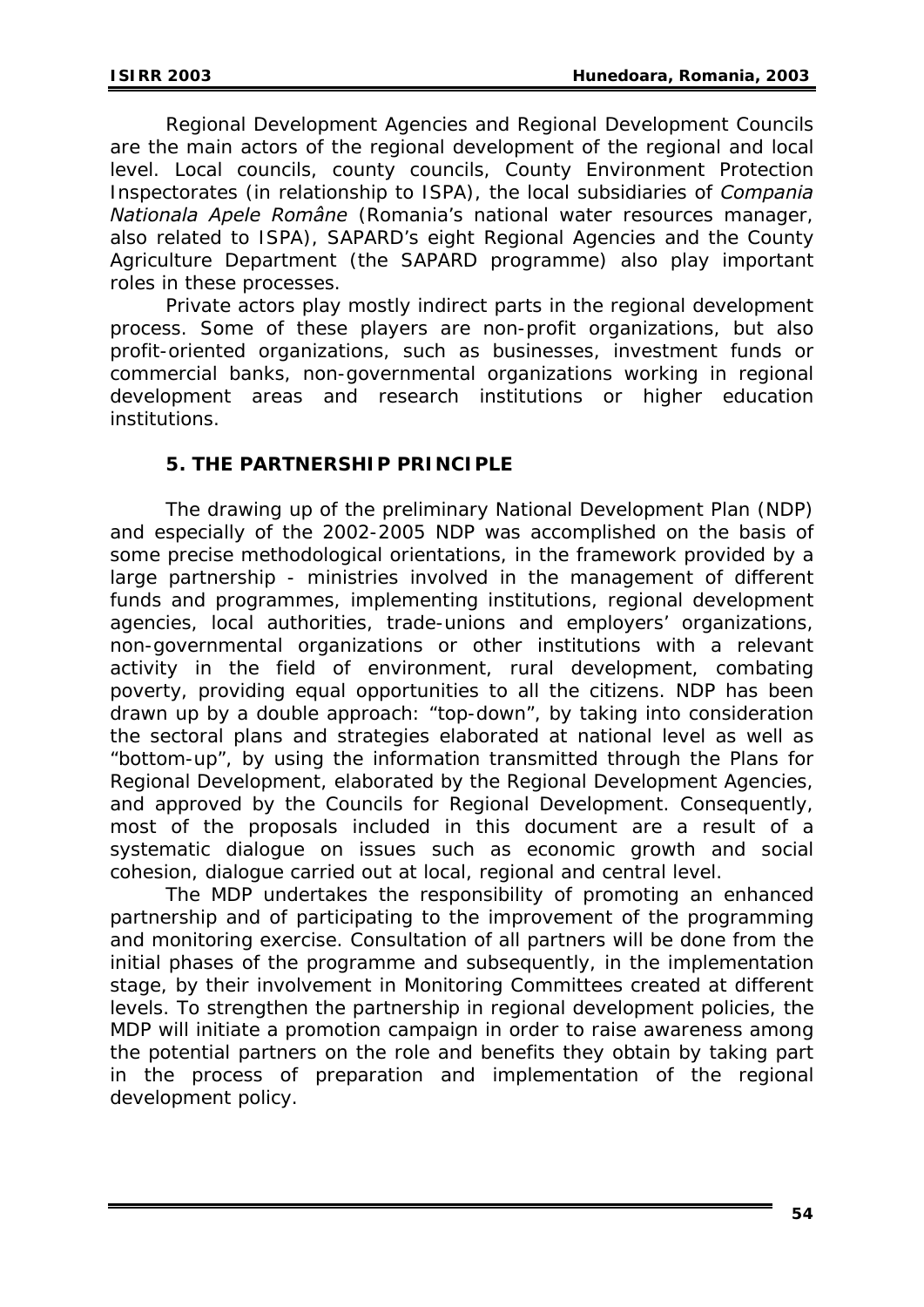#### **6. THE ADDITIONALITY PRINCIPLE**

Romania will observe the principle of additionality in using assistance from the Structural Funds. In this respect, Romania will provide the relevant data required in checking out the compliance with the additionality principle.

The institutions designated to manage the Structural Funds and the Cohesion Funds will also assure the data collection and their insertion in the Development Plan. By 2003, an IT system for the collection, updating and processing of the pre and post-accession data will be defined within the Ministry for Development and Prognosis.

Similarly to the Structural Funds the EU Member States benefit from, which follow the additionality principle, the Phare, ISPA and SAPARD Community assistance is meant to supplement and not substitute the national effort. For each of these programmes, for the investments component, the value of the Romanian co-financing has been foreseen.

#### **7. EVALUATIONS AND MONITORING**

The National Development Plan for 2002-2005 is drawn up on the basis of methodological guidelines established by the MDP, in cooperation with the ministries and the RDAs, complying with all the procedures required by the European Commission. This methodology provides for the attributions and responsibilities of all the institutions involved in the social and economic development of the country respectively, ministries, RDAs, employers' organisations, professional organisations, etc.

The future programming exercise will also include the ex-ante evaluation that will be carried out by an independent institution. Currently, there are academic and research institutes in Romania, which, with a minimum effort to train their experts, may perform independent ex-ante evaluations, according to EC Regulation No 1260/1999.

Monitoring of the programme implementation financed through Phare is annually carried out by a Joint Monitoring Committee, established by Government Decision No 1011/1999. For each sectoral component there are sectoral monitoring sub-committees of the programmes implementation, to which the Implementing Agencies submit periodical (semester) reports.

For the projects financed through the ISPA Facility, the ISPA Monitoring Committee was established. The first meeting of the Monitoring Committee was held in June 2001. As regards the reporting procedure, the National Authorisation Officer is in charge with making sure that the National Fund and the Implementation Agencies maintain a viable technical and financial reporting system for all financial measures financed through ISPA, including funds transferred by the Implementation Agencies. The National Fund has to draw up periodical reports on the financial situation of the measure, on scheduling the future tenders, evaluating the tenders already held and the contracting, on project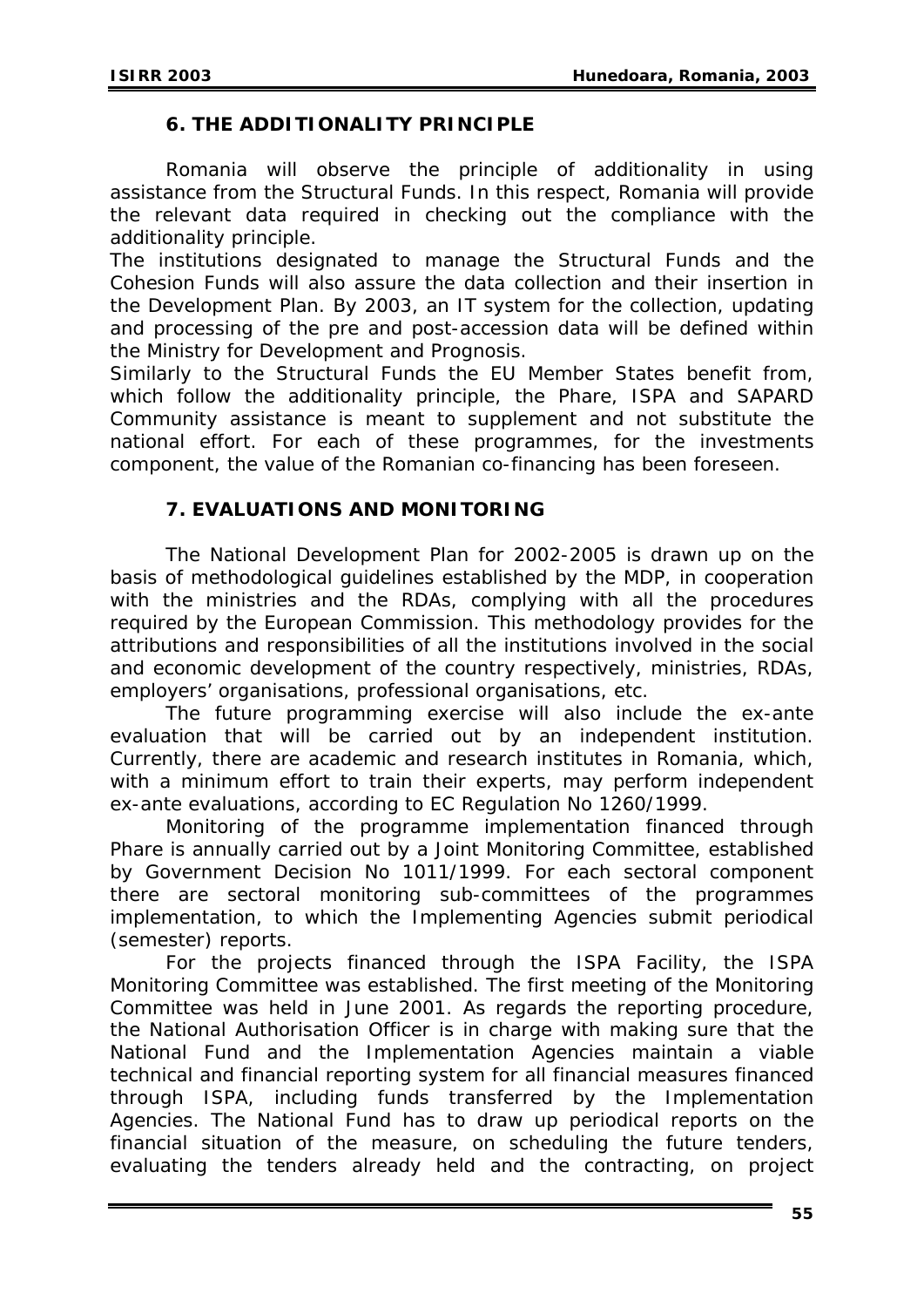implementation, problems encountered, future perspectives and any other information required by the Commission.

For the SAPARD Programme, the Management Authority represents the body responsible for efficiency and accuracy in co-ordinating and reporting on the monitoring and assessment of the Programme, ensuring that the information is reported to the Monitoring Committee and the European Commission. The Monitoring Committee (established by Decision No 271/14 May 2001 of the Prime Minister) plays an important role in the monitoring, assessment and reporting process of the SAPARD Programme ensuring that the SAPARD Programme is implemented in an effective and qualitative manner so as to attain the objectives set. While performing its duties, the Management Authority can make adjustment proposals of the programme and consults the SAPARD Agency on the aspects regarding the implementation. The Management Authority and the SAPARD Agency will provide the genuine monitoring of implementation of the Programme and will report to the Monitoring Committee the progress of the measures, and if case be, of the sub-measures. The monitoring and evaluation of the SAPARD Programme will be based on procedures regarding data collection, the algorithm of the indicators calculation, the analysis and data reporting. The SAPARD procedures for measures and the procedures for SAPARD Agency's functioning have been completed. They are going to be submitted to the National Fund for pre-accreditation and to the European Commission for accreditation. The drawing up of these procedures has followed the steps established by the European Union.

By the end of 2003, a uniform evaluation and monitoring system will be developed at national and regional levels, based on the experience acquired, with technical assistance support to the Agencies and Implementing Authorities. The system will integrate regional subprogrammes and will facilitate communication among management authorities, payment authorities and implementation units, in order to provide for the technical and financial surveillance of the programmes carried out. This system will be the basis for the establishment of the evaluation and monitoring system of the management and use of the Structural Funds, which will comply with the Community requirements in the field. The system will be applicable from the date of accession.

# **8. CONCLUSIONS**

The results and conclusions of this survey cover both the technical issues related to the processes and activities conducted in the field of regional development, as well as the issues that concern the policies or visions of the actors involved in these processes.

Technical aspects cover *inter alia* the selection, contracting, monitorization, implementation, and financial management of certain projects from funding lines devoted to regional development. Another dimension makes reference to a wider scope that harbours the activities associated to regional development. This different dimension includes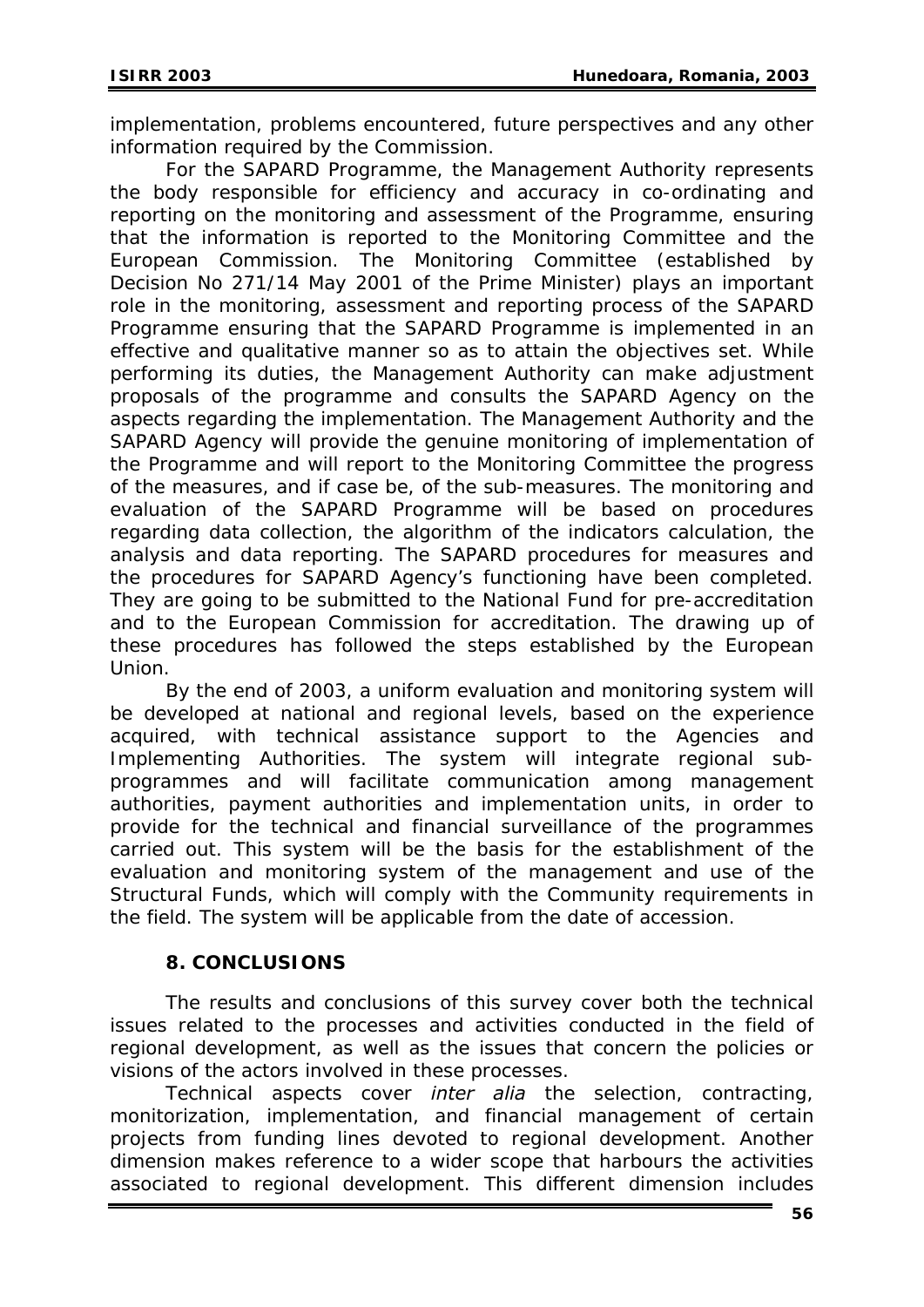certain issues that define the social, cultural, political or economic environment specific to each local, regional or national level. These aspects influence the way in which development policies are designed or developed regionally. Analyses have illustrated the prime role the political environment has in preparing, implementing and controlling these processes. Now that there is a clear picture of what regional development means, new institutional frameworks should be created and should take charge with clear responsibilities and jurisdictions; these new bodies should be capable of responding to the extremely diverse challenges inherent to this environment. Last, but not least, it should be said that – for various reasons – the involvement of private players is just partial for the time being.

 Although the conclusions mostly revealed current malfunctions, it should be mentioned that the interviewees also underlined certain positive evolutions of the regional development process.

From an institutional point of view, there are a few major observations that came out as a result of an analysis of sociological type: –Development agencies are insufficiently provided with space and they have a small number of employees. This is the joint opinion of both the beneficiaries and the employees of the development agencies;

–The program or project specific activities conducted are perceived as bureaucratic. The procedures are regarded as complicated, and therefore a major hindrance for most of the applicants. Everybody agrees that a simplification of this process would mean an advantage, and would encourage the spirit of initiative of the applicant.

Another aspect of the Regional Development Agencies is that these institutions should offer more support in the writing and the implementation of the projects. The agency's employees agree on this matter, but underline that the insufficiency of the hired personnel is the major obstacle in this matter. A better collaboration with other institutions and organizations could probably balance this insufficiency. On a local level (and we mostly refer to the rural areas) ADR activities would necessitate close collaborations with local leaders.

Yet – looking ahead – should regional policies still remain unchanged after 2006, the costs of social economic cohesion will decrease, and the majority of the regions currently involved in these processes will no longer have "Priority one" status. New member states are also expected to no longer enjoy support like the member states used to, over the previous periods of time. Changes may materialise in terms of either the creation of the Structural Funds or the amount of funds that Romania receives. Therefore, it is to be expected that Romania's accession to the EU on January 1 st 2007, the target date indicated by the Romanian Government, will take place in the context of a European Regional Policy which would be significantely different from the one currently in place.

For the above-mentioned reasons, Romania's strategy should focus on enhancing its competitiveness on the European market and on training